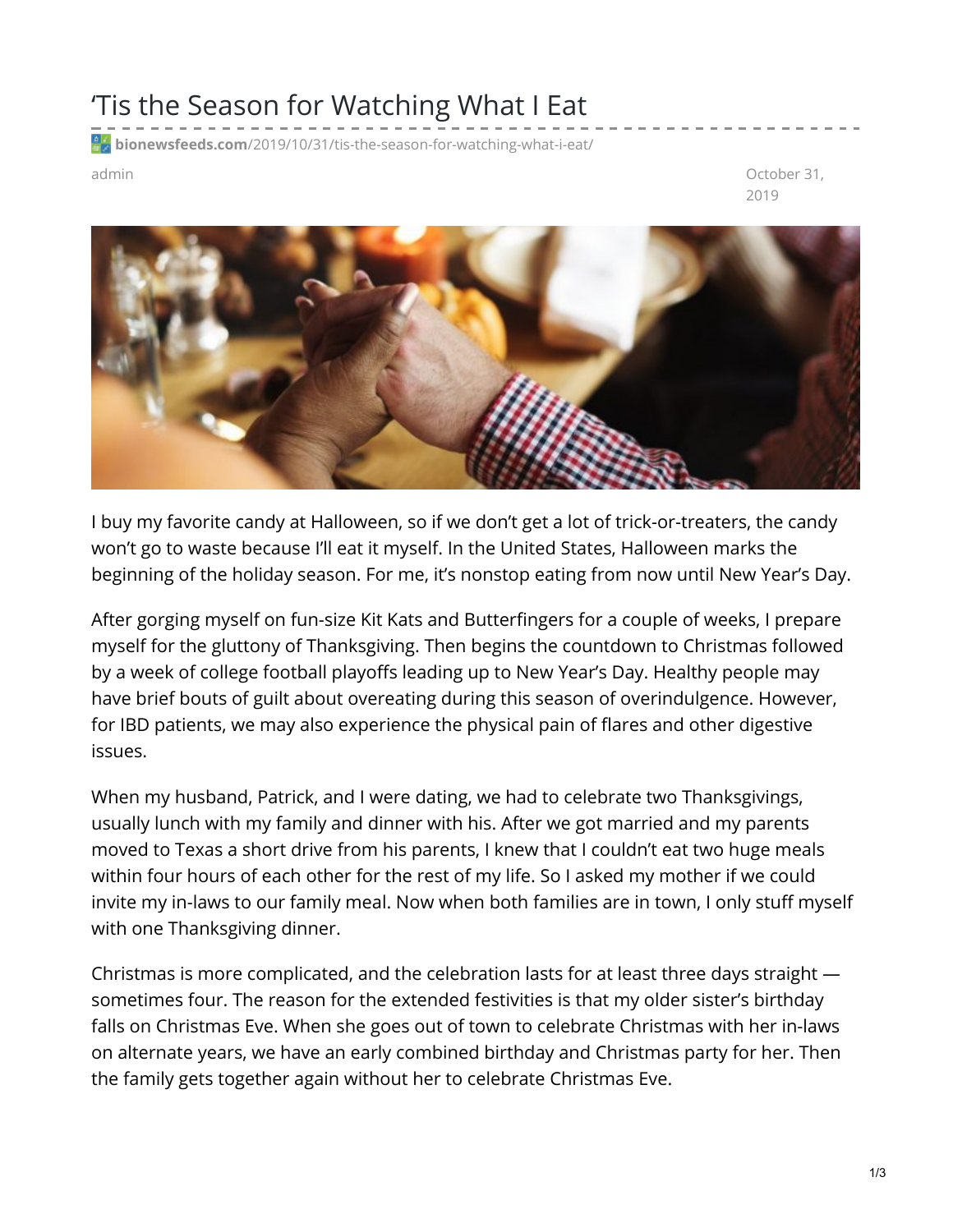Patrick's brother's birthday is on Christmas Day. My mother-in-law believes he should have a separate celebration. So on Christmas Day, after having lunch with my family, we go to my in-laws' house for my brother-in-law's birthday dinner. We then have to go back the next day to celebrate Christmas on the 26th. By the third day I'm sick of eating, figuratively — and sometimes literally.

During the holidays, I have to watch my diet carefully because I don't always have selfcontrol with all the special food we eat only at this time of year. I have to make a conscious effort to avoid my [trigger](https://ibdnewstoday.com/2019/04/11/triggers-flares-journal-diet-tracking-symptoms/) foods to prevent a flare. I also try to follow some diet tips recommended by the Crohn's & Colitis [Foundation](https://www.google.com/url?sa=t&rct=j&q=&esrc=s&source=web&cd=17&ved=2ahUKEwig-8bNvsDlAhUDW60KHenECakQFjAQegQIBBAC&url=https%3A%2F%2Fsite.crohnscolitisfoundation.org%2Fresources%2Fdiet-nutrition-ibd-2013.pdf&usg=AOvVaw3rJUjF4FTnI4G8e-P_TJRX) to keep my gut health in check.

For instance, on days when we eat with our families, I eat small or frequent meals before and after the big feast. For breakfast, I might have a granola bar or oatmeal — just enough to give me the energy to start the day. Instead of a third meal, I'll nibble on small snacks to satiate my hunger.

During the family dinner, I pay attention to portion sizes. Instead of piling food onto my plate, I'll take a half portion or a small spoonful of each dish to taste. If I'm still hungry and go back for seconds, I'll help myself to another spoonful of one or two of my favorites to keep me from overeating and to save room for dessert.

When we attend holiday parties, I make sure to have a healthy meal beforehand so that I don't spend the evening snacking around the buffet table. That way, I avoid eating crudités with creamy dip and other snacks that will probably wreak havoc on my digestive system later on. As someone with a compromised immune system because of [Remicade](https://medlineplus.gov/druginfo/meds/a604023.html#brand-name-1) (infliximab), I must ensure that I avoid food poisoning by steering clear of dishes that have been sitting out for a while and limit my exposure to [communicable](https://www.apha.org/topics-and-issues/communicable-disease) diseases by staying away from platters that an infected person might have touched or double-dipped.

The holidays are a time for celebration. By ensuring that I'm not gorging myself on unhealthy foods or overeating in general, I can keep my IBD under control. Using this strategy, I can spend more time with my family and friends instead of in the bathroom by myself.

\*\*\*

*Note: IBD News [Today](https://ibdnewstoday.com/) is strictly a news and information website about the disease. It does not provide medical advice, diagnosis, or treatment. This content is not intended to be a substitute for professional medical advice, diagnosis, or treatment. Always seek the advice of your physician or other qualified health providers with any questions you may have regarding a medical condition. Never disregard professional medical advice or delay in seeking it because of something you have*